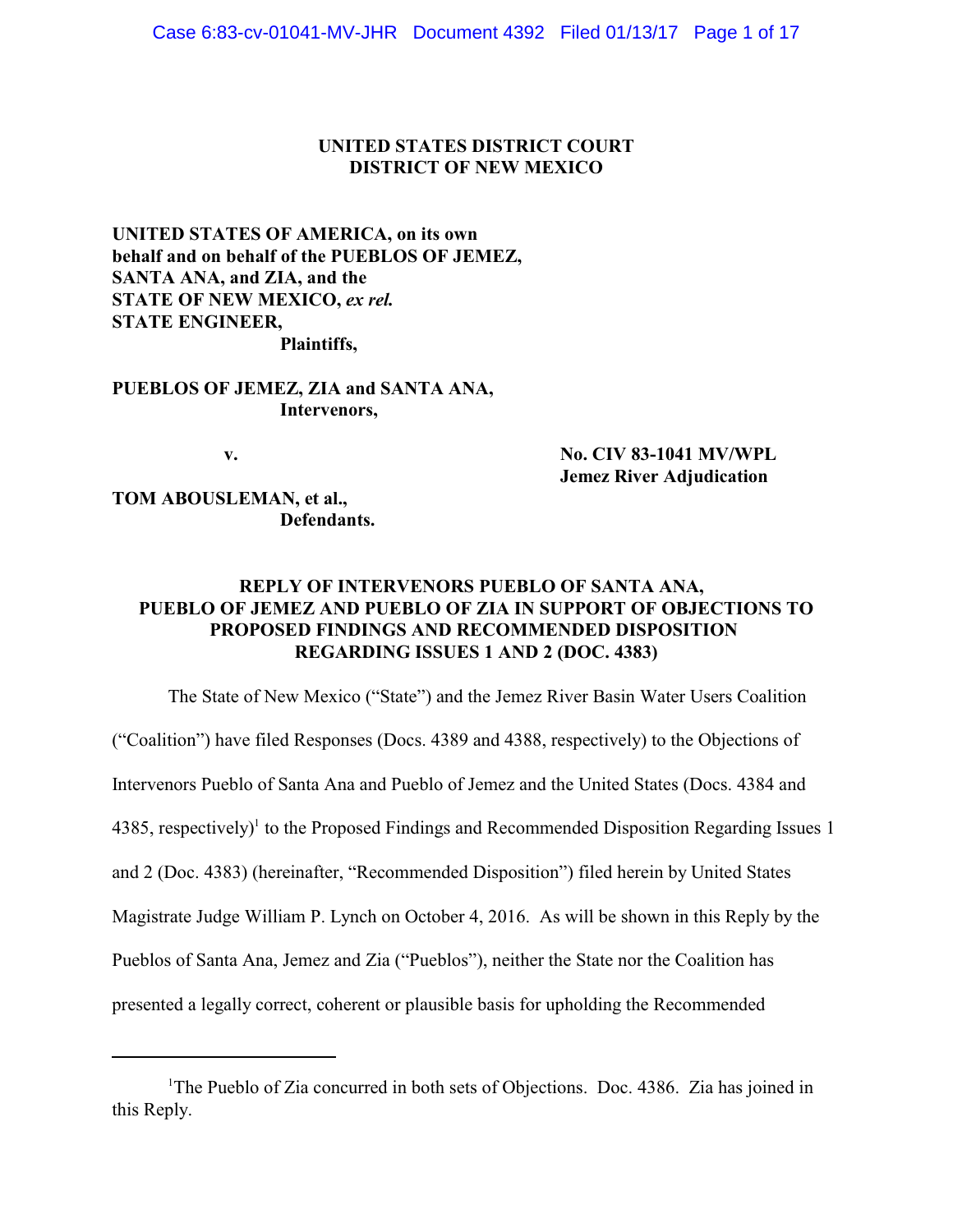#### Case 6:83-cv-01041-MV-JHR Document 4392 Filed 01/13/17 Page 2 of 17

Decision, and indeed, neither of those responses actually supports the Recommended Decision on its own terms; rather, they invent different bases for claiming that the Pueblos' aboriginal rights to water appurtenant to their lands were extinguished by the Spanish or Mexican regimes in New Mexico. Their new theories are just as flawed as is that of the Recommended Decision itself, and the State and the Coalition fail entirely to respond to centrally important arguments presented by the Pueblos and the United States in their Objections. As argued in the Pueblos' and the United States' Objections, and in this Reply, the Recommended Decision should be rejected by this Court.

Preliminarily, it would be useful to review the shifting theories that have been presented in this proceeding with respect to the Pueblos' water rights under Spanish and Mexican law. The Recommended Decision found that the Pueblos did possess aboriginal water rights prior to the establishment of Spanish sovereignty over the territory. Recommended Decision at 11.<sup>2</sup> The question presented here is whether those rights were extinguished prior to the American

<sup>&</sup>lt;sup>2</sup>Interestingly, the Coalition does not accept this aspect of the Recommended Decision, and attacks with vigor (albeit badly misplaced vigor) the very notion that the Pueblos ever had aboriginal title or rights to water (or, presumably, to land either). Coalition Response at 3-6. Indeed, the Coalition's arguments are remarkably untethered from established historical fact and law. For example, the Coalition dates Spanish sovereignty in New Mexico from 1540, *id*. at 12, the year that Francisco Vasquez de Coronado set out on a three-year expedition in which he passed through New Mexico, but did not stay, and certainly did not claim to establish sovereignty over the area. Most experts agree that Spanish authority in New Mexico dates from 1598 at the earliest, the year that Juan de Oñate established a permanent settlement near modern-day Española and met with various Pueblos and induced them to swear allegiance to his King. *See* Cutter Report, U.S. Ex. 1, at 27-28. Even more remarkable is the Coalition's expression of doubt that the Act of February 27, 1851 (the Coalition refers to the "Act of February 21, 1851," but the correct date is February 27), by which Congress extended the provisions of the Indian Nonintercourse Act to the Indian tribes in the New Mexico and Utah territories, ever applied to the Pueblos at all. Coalition Response at 7. That proposition was expressly settled ninety years ago, in *United States v. Candelaria*, 271 U.S. 432, 441 (1926) ("While there is no express reference in the provision to Pueblo Indians, we think it must be taken as including them.").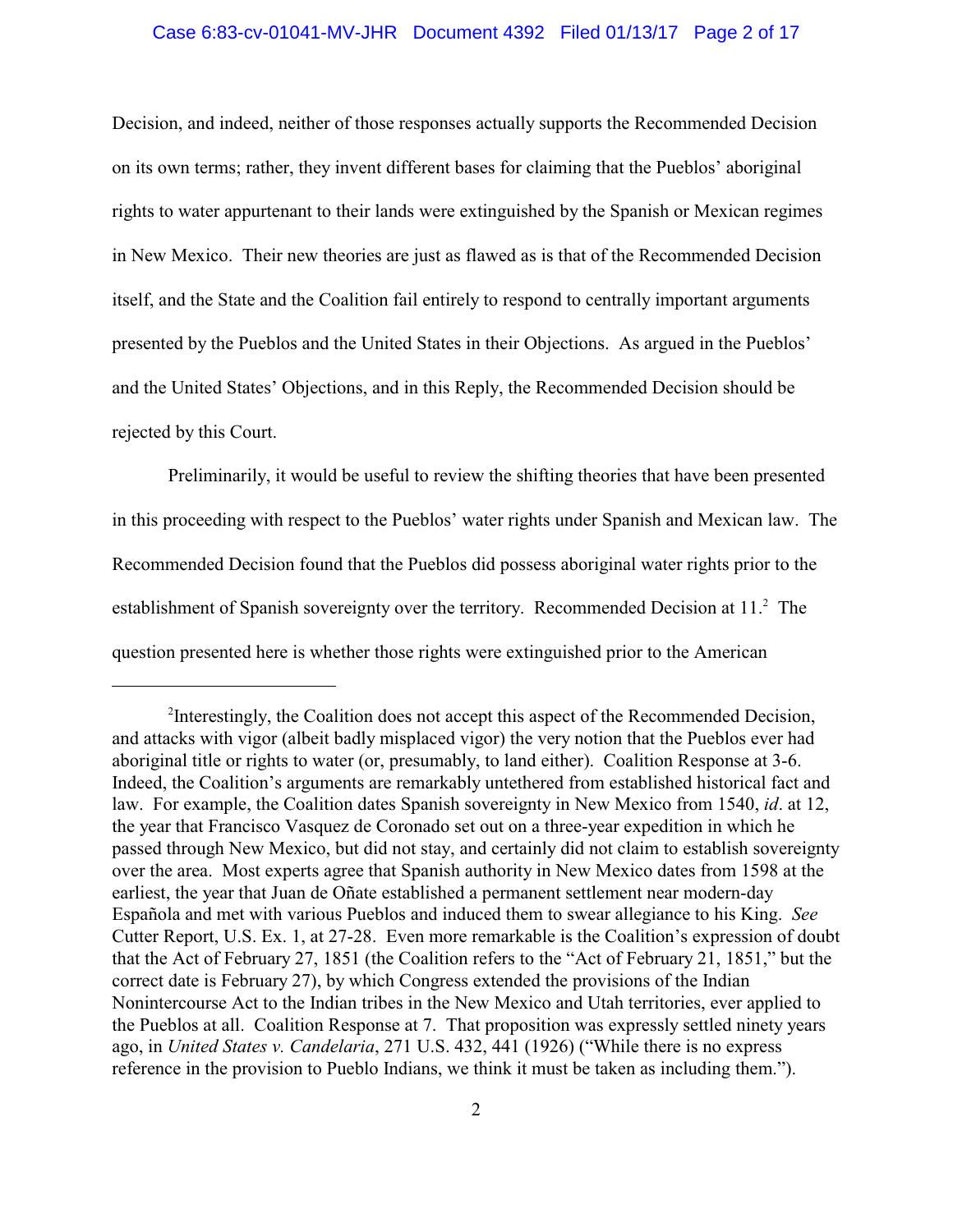#### Case 6:83-cv-01041-MV-JHR Document 4392 Filed 01/13/17 Page 3 of 17

accession to sovereignty in New Mexico in 1848. The theory advanced by the State's expert, Prof. G. Emlen Hall, in his report, "The Water Rights of the New Mexico Pueblos and Their Neighbors as of the End of Mexican Sovereignty in 1848," State Ex. 2 ("Hall Report"), and in his testimony, was that the *possibility* that a *repartimiento* could have been instituted on the Rio Jemez, resulting in some allocation of the waters of the river among the Pueblos and non-Indian settlers, meant that Pueblo aboriginal rights to the use of those waters were extinguished, even though no such repartimiento ever occurred. *See, e.g.*, Hall Report at 2; Tr. 269-70, 335-38. Both the State and the Coalition relied on this position in the briefs they filed on Issues 1 and 2 following the 2014 evidentiary hearing. *See, e.g.*, State of New Mexico's Opening Brief on Issues 1 and 2, Doc. 4363, at 5-7; Coalition's Opening Brief on Issues 1 and 2, Doc. 4361, at 14- 15.

The Recommended Decision discusses Prof. Hall's theory, but ultimately adopts a somewhat different rationale, concluding that the imposition by Spain of "a legal system to administer the use of public waters" amounted to a "plain and unambiguous indication that the Spanish crown extinguished the Pueblos' right to increase their use of public water without restriction." Recommended Decision, Doc. 4383, at 13. That is, the mere imposition of Spanish authority, including ultimate authority over water usage, effectuated the extinguishment, according to Magistrate Judge Lynch.

In response to the Pueblos' and the United States' Objections to the Recommended Decision, the State and the Coalition have now taken an entirely new tack. They both now focus on the fact that in the late  $18<sup>th</sup>$  century the Spanish governors in New Mexico made two grants to Hispanic settlers on the Jemez River, and argue that those acts effectively terminated the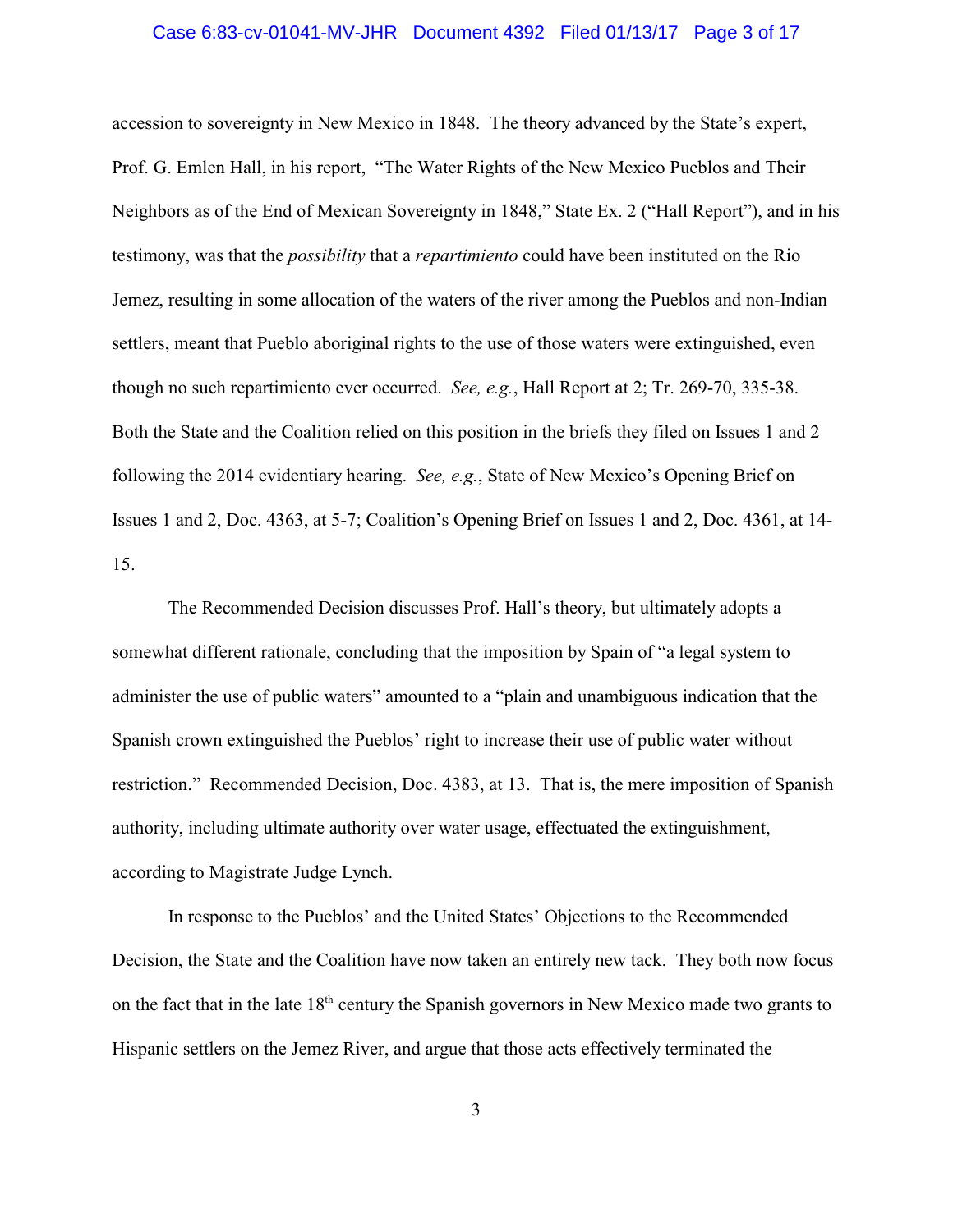Pueblos' aboriginal rights to water. In effect, they have abandoned Prof. Hall's theory, that the possibility of a repartimiento amounted to extinguishment, and they barely give a nod to the approach of the Recommended Decision. As will be shown, nothing in either Response helps to sustain the approach of the Recommended Decision, and the new theory now argued by the State and the Coalition is refuted by the record in this case.<sup>3</sup>

# **I. THE PREMISE OF THE RECOMMENDED DECISION IS UNSUPPORTED BY THE RECORD, AND BOTH THE STATE AND THE COALITION APPEAR TO ACKNOWLEDGE, CONTRARY TO THE RECOMMENDED DECISION, THAT ONLY AN AFFIRMATIVE ACT OF THE SPANISH OR MEXICAN GOVERNMENT COULD EXTINGUISH THE PUEBLOS' ABORIGINAL RIGHTS.**

 The Recommended Decision plainly rests its conclusion that the Pueblos' aboriginal water rights were extinguished solely on the proposition that the mere extension of Spanish sovereignty over New Mexico, without more, effectuated the extinguishment of those aboriginal water rights, simply because Spanish "*regalía*" (or royal prerogative) included the power to allocate common waters among various users. *Id*. at 12-13. The Recommended Decision essentially concedes that neither Spain nor Mexico took any affirmative action to extinguish the Pueblos' rights. Magistrate Judge Lynch stated that he was not persuaded that those rights were not extinguished just because "there was *no repartimiento or other affirmative act* limiting [the Pueblos'] use of water." *Id.* at 12 (emphasis added). That was so, Judge Lynch explained, because as he interpreted a passage from *United States v. Santa Fe Pacific R. Co*., 314 U.S. 339,

<sup>&</sup>lt;sup>3</sup>The State and the Coalition did mention the making of those grants in their briefing following the evidentiary hearing, *see* Doc. 4363 at 10; Doc. 4361 at 17-18; State of New Mexico's Response Brief on Issues 1 and 2, Doc. 4361, at 11; Coalition's Reply Brief on Issues 1 and 2, Doc. 4371, at 5, but only barely, and these references are mainly in the context of showing that at least as of the dates of those grants, the Rio Jemez became a "public water source." The immateriality of that assertion will be addressed below.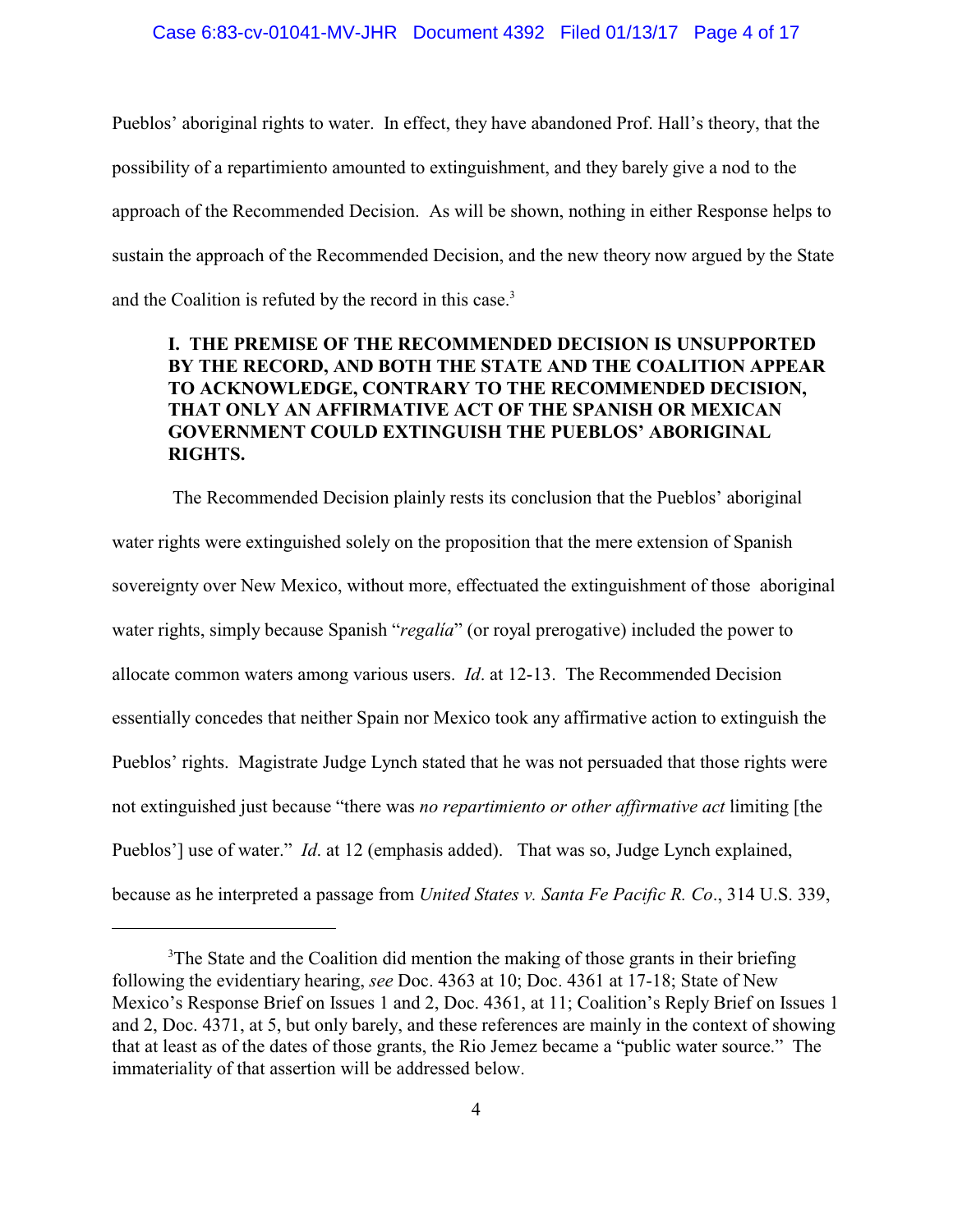### Case 6:83-cv-01041-MV-JHR Document 4392 Filed 01/13/17 Page 5 of 17

347 (1941), extinguishment of Indian aboriginal rights could be accomplished by (among other things) "'the exercise of complete dominion adverse to the right of occupancy.'" Recommended Decision at 12 (*quoting Santa Fe Pacific*, 314 U.S. at 347). But neither the Recommended Decision nor the State's or Coalition's Responses demonstrate any "adversity" to the Indian right of occupancy in the establishment of Spanish authority in New Mexico, an essential premise of that principle, and in any event, as the Pueblos showed in their Objections, the cases demonstrate that an "exercise" of dominion means some affirmative act.

As was noted in the Pueblos' Objections, at 12-13, Spanish legal doctrine of the  $16<sup>th</sup>$  and  $17<sup>th</sup>$  centuries made protection of Indian rights an overriding policy of the colonial governments in New Spain. *See* Dr. Charles Cutter, "Land and Water Rights of the Pueblo Indians of New Mexico during the Spanish and Mexican Eras of Sovereignty," U.S. Ex. 1 ("Cutter Report"), at 14-28. The 1504 codicil to Queen Isabella's will expressly directed that the Indians not "receive any harm whatever, in their persons or goods," and that they "be treated well and justly." *Id*. at 15. As Dr. Cutter, the United States' expert, noted, Spanish laws dictated that the Indians be recognized as the "true and rightful owners of their property," and that their ownership was to be protected. *Id*. at 17-18. The *Recopilación de Indias*, the 1681 compilation of tens of thousands of royal decrees, ordinances, cedulas and other legal edicts, repeatedly directed that actions of Spanish colonial officials be taken so as to avoid prejudice to the rights of the Indians. *Id*. at 8-9, 19-20. Perhaps most importantly, the Acts of Obedience and Vassalage, derived from the Ordinances of Pacification, that Don Juan de Oñate declared to each of the Pueblos shortly after he arrived to establish Spanish rule in New Mexico in 1589, essentially promised to each Pueblo that if it pledged obedience to the Spanish crown it would be protected in its property and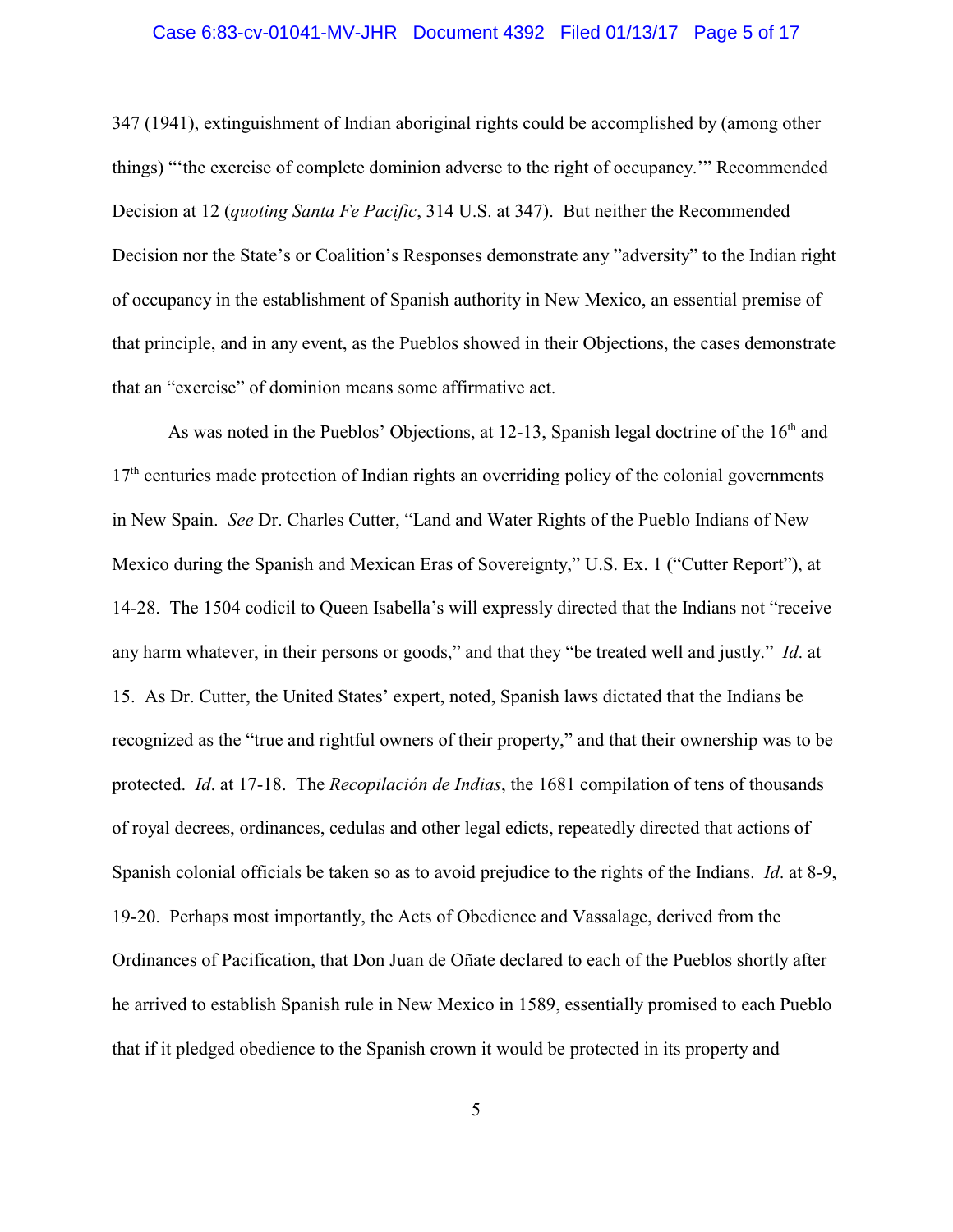#### Case 6:83-cv-01041-MV-JHR Document 4392 Filed 01/13/17 Page 6 of 17

internal authority. *Id*. at 27-29; *see also* Transcript of Proceedings ("Tr.") at 29-30. It is impossible to reconcile that undisputed and pervasive cornerstone principle of the Spanish regime in New Mexico with the Recommended Decision's assertion that the mere establishment of Spanish authority, by itself, was "*adverse* to the [Indian] right of occupancy," and thus extinguished such essential Pueblo rights as their prior rights to the use of water for their needs.

The Pueblos demonstrated in their Objections (Doc. 4384), at 4-11, that in the only cases in which the phrase "exercise of complete dominion adverse to the [Indian] right of occupancy" has been cited in support of a ruling that claimed aboriginal rights had been extinguished, including the cases cited and relied upon in the Recommended Decision, there was clearly one or more affirmative actions by the government that manifested the "*exercise*" of dominion that was "plain[ly] and unambiguous[ly]" adverse to the Indian right of occupancy. No case has ever held, as Magistrate Judge Lynch proposes here, that the mere extension of authority over Indian lands or resources, without more, effectuates an extinguishment of Indian rights of whatever character.<sup>4</sup>

The Recommended Decision also cites a quote from *Mattz v. Arnett*, 412 U.S. 481, 505 <sup>4</sup> (1973), in which the Court stated that congressional intent to extinguish Indian title "must be expressed on the face of the Act *or be clear from the surrounding circumstances and legislative history*." Recommended Decision at 12 (emphasis supplied by Judge Lynch). The inference that Magistrate Judge Lynch appears to draw from that quote is that "surrounding circumstances" may supply sufficient indication of intent to extinguish title. *See also* State Response, Doc. 4389, at 5. But *Mattz* was a so-called "diminishment" case, in which the question was whether an Act of Congress had effectively diminished the size of an established Indian reservation. The Court was not referring to "surrounding circumstances" in general, but rather to the "circumstances" surrounding a particular and express Act of Congress, including, importantly, its legislative history. *Mattz* had nothing to do with aboriginal title, and is of questionable relevance to this case, but regardless, it provides no support whatever for the Recommended Decision's premise, that "circumstances" such as the extension of governmental power, alone, in the absence of any affirmative act, could ever suffice to extinguish Indian aboriginal rights.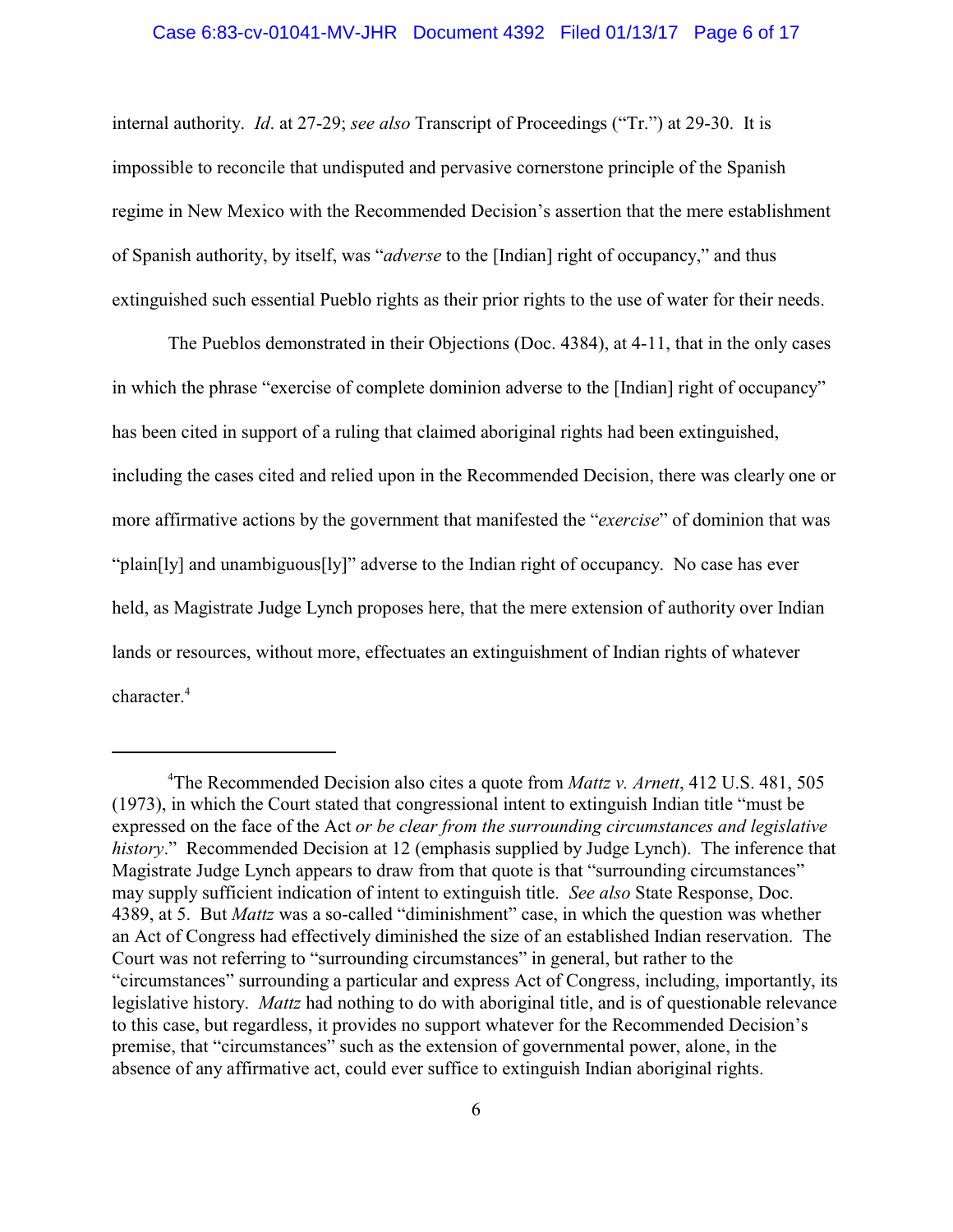### Case 6:83-cv-01041-MV-JHR Document 4392 Filed 01/13/17 Page 7 of 17

The Responses of the State and the Coalition (Docs. 4389 and 4388, respectively) barely pay lip service to the proposition embraced by the Recommended Decision. They do hammer incessantly on statements by Dr. Cutter that the regalía of the Spanish crown included the power to allocate water from a public water source among its users. *See, e.g*., State Response (Doc. 4389) at 3-5; Coalition Response (Doc. 4388) at 10-14. But the *existence* of that power has never been in dispute. Indeed, the United States possesses such power, and always has. The question here has never been about whether the power *existed*, but rather whether it was ever *exercised* in any affirmative manner "adverse to the [Indian] right of occupancy;" or whether, to take the proposition proposed by the Recommended Decision, absent any such affirmative act, whether its mere existence *alone* extinguished that right. Nothing in either Response provides any plausible support for the position of the Recommended Decision, that the existence of Spanish authority was adverse to the Indian right of occupancy, and that no affirmative act is required to effectuate an extinguishment of the Pueblos' rights. As was noted above and in the Pueblos' and the United States' Objections, all of the relevant case law and the record in this case (apart from the novel and unsupported opinion of Prof. G. Emlen Hall, the State's expert) is to the contrary. $5$  In short, the Recommended Decision cannot be sustained.

 $5$ The State and the Coalition rely on extraordinary distortions of the testimony in their efforts to make an argument to the contrary. For example, the State claims that Dr. Cutter "agree[d] that the Spanish crown *regulated* the use of the water by *requiring* supply to be shared" and that it "*mandated*" that water was held in common and that no user could use water to the detriment of other users. State Resp. at 9 (emphasis added); *and see* Coalition Resp. at 13. Those terms clearly imply active management of water use by the crown. But there is absolutely no evidence of any such management. In the passages from Dr. Cutter's testimony that are cited in support of those claims, he merely acknowledges that the notions that public waters were available for use by all, and that no user could use water to the detriment of others, were "principles" of Spanish law. The State's claim that the Spanish authorities' "power to allocate and control the use of water . . . did not exist only when enforced," State Resp. at 7, is simply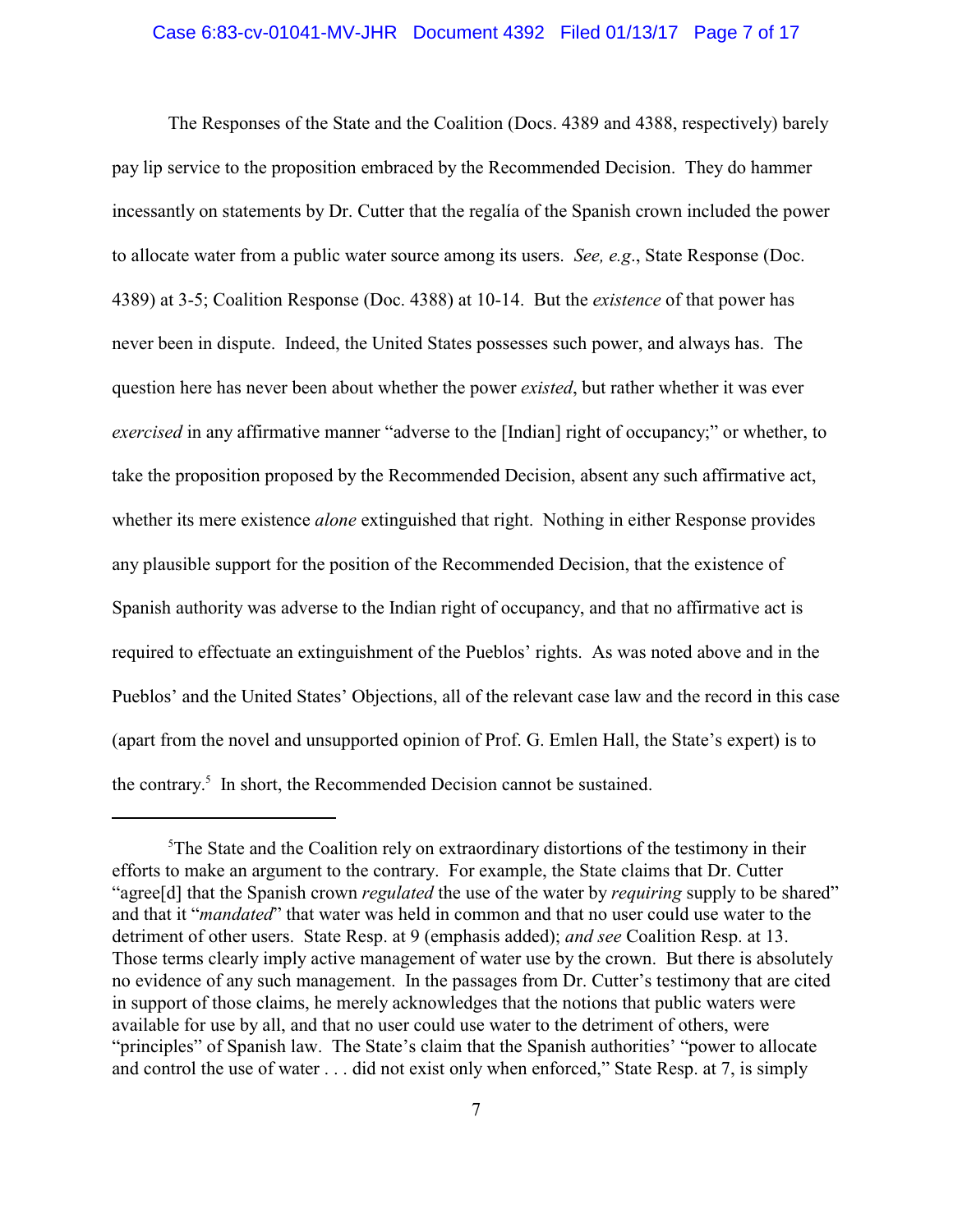## **II. THE MAKING OF LAND GRANTS TO SPANISH SETTLERS IN THE RIO JEMEZ BASIN DID NOT EXTINGUISH THE PUEBLOS' WATER RIGHTS.**

Rather than trying to support the rationale of the Recommended Decision, both the State and the Coalition construct a new argument, contending primarily that the making of the San Ysidro Grant in 1786 and the Cañon de San Diego Grant in 1798 amounted to affirmative acts that somehow extinguished the water rights of the three Pueblos. The State contends that the making of these grants "impos[ed] sharing of the water" on the Pueblos, and placed the Pueblos' uses of water "under Spanish and Mexican jurisdiction and control," State Resp. at 7, and amounted to assertion by the Spanish crown of "its dominion over waters once exclusively used by the Pueblos." *Id*. at 10. The Coalition makes similar assertions. These claims are simply unsupported by the testimony and evidence in this case, including the testimony of the State's own expert, Prof. Hall, and they ignore a critically important body of expert opinion in the record that utterly refutes the claims.

The Pueblos do not dispute that the San Ysidro and Cañon de San Diego Grants were, as Prof. Hall described them, "classic community land grants," Tr. 239, and that the settlers on these grants had implied rights to use water from appurtenant sources. Both grants straddled the Rio Jemez. But contrary to the Coalition's assertions, the *implied right* to use water does not make either grant a "grant of substantial water rights to Spanish settlers," or even an "implied grant of

untrue. Dr. Cutter made clear that absent a complaint by a user, "[p]eople were free to use water." Tr. 175-77. *Only* when a conflict arose did the government step in. *Id*.; Tr. 113, 114. And as will be shown below, in such instances (which, to be sure, *never* occurred on the Rio Jemez), Indian rights to water were plainly given priority and protection by the Spanish.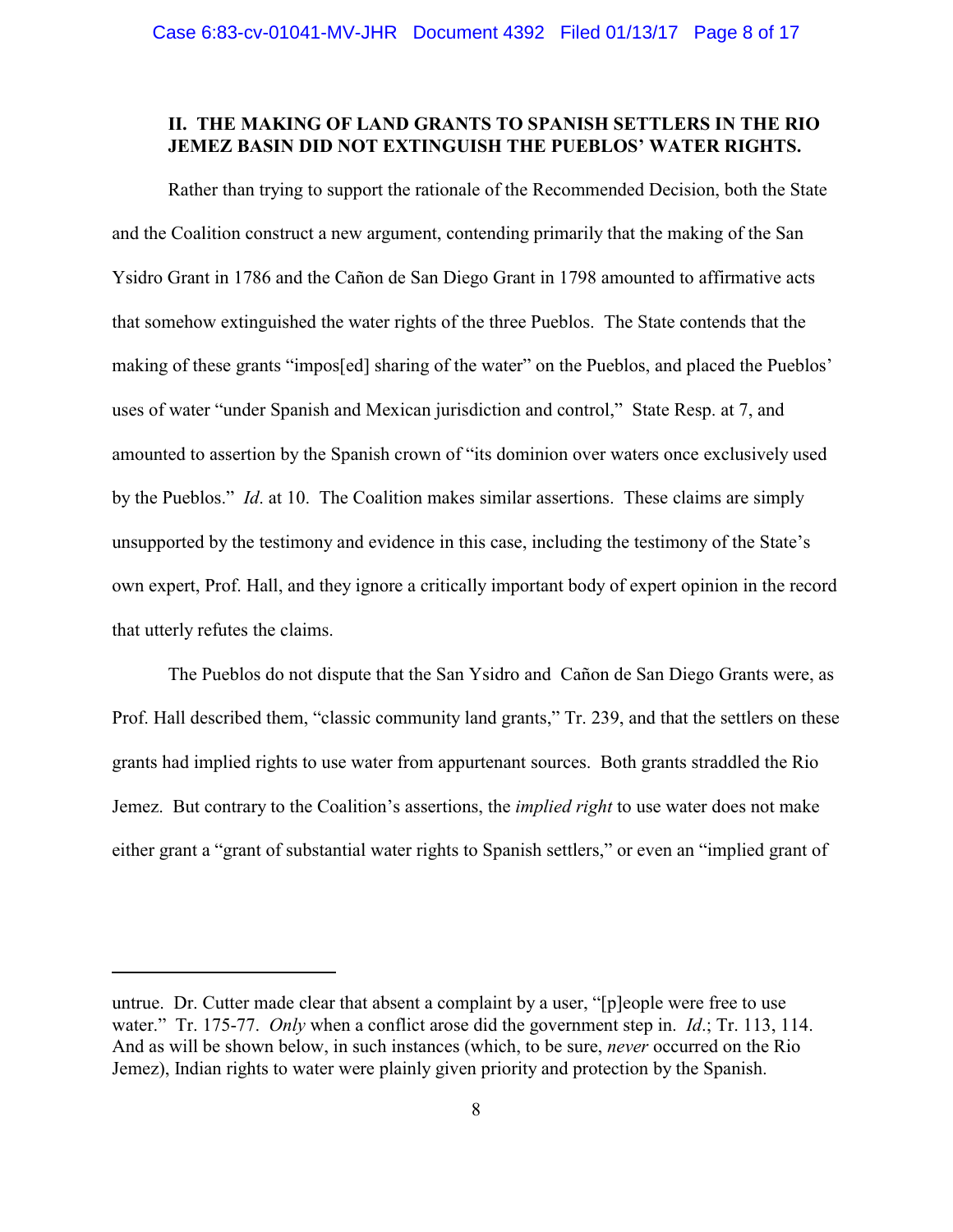#### Case 6:83-cv-01041-MV-JHR Document 4392 Filed 01/13/17 Page 9 of 17

water," Coalition Resp. at 8, and there is no support in the record for such extravagant claims.<sup>6</sup> Consequently, the Coalition's argument that these grants extinguished the Pueblos' water rights fails, because there was no express grant of water, nor any determination whatever in connection with either grant as to how much water the settlers on these grants could use from the Rio Jemez, if any. Indeed, there is nothing in the record that shows that the making of either of these grants imposed any burden on any of the three Pueblos of any kind, $<sup>7</sup>$  much less brought them under</sup> some new Spanish "system" of water rights administration (a fanciful concept to which the State and the Coalition repeatedly advert but that simply did not exist in pre-1848 New Mexico; *see, e.g.,* Tr. 333-34).

Importantly, not even Prof. Hall, in his report or in his testimony, ventured the opinion that it was the making of these two grants that accomplished the extinguishment of the Pueblos' aboriginal rights to the use of water. As was explained above, this is a new proposition that the State and the Coalition have recently invented. But it fails, as noted above, because nothing in the record indicates that either grant contains any language expressly granting any right to use water from any particular source, and because there was never any subsequent proceeding that purported to do so. This is the critical point: despite the making of these two grants near the end of Spanish sovereignty, no dispute ever arose between either group of settlers and any of the

 ${}^{6}$ Prof. Hall states in his report that there were "few or no mercedes de agua [i.e., grants of water] to either non-Indians or Pueblos prior to 1846 in New Mexico." Hall Report at 34. Prof. Hall cites to none in his report or testimony.

<sup>&</sup>lt;sup>7</sup>Ralph E. Twitchell, in 1 SPANISH ARCHIVES OF NEW MEXICO 167 (1914), discussing document 608, an 1810 document that appears to be a petition by the original settlers of the Cañon de San Diego Grant, states that the settlers "protested that they would not injure the Indians."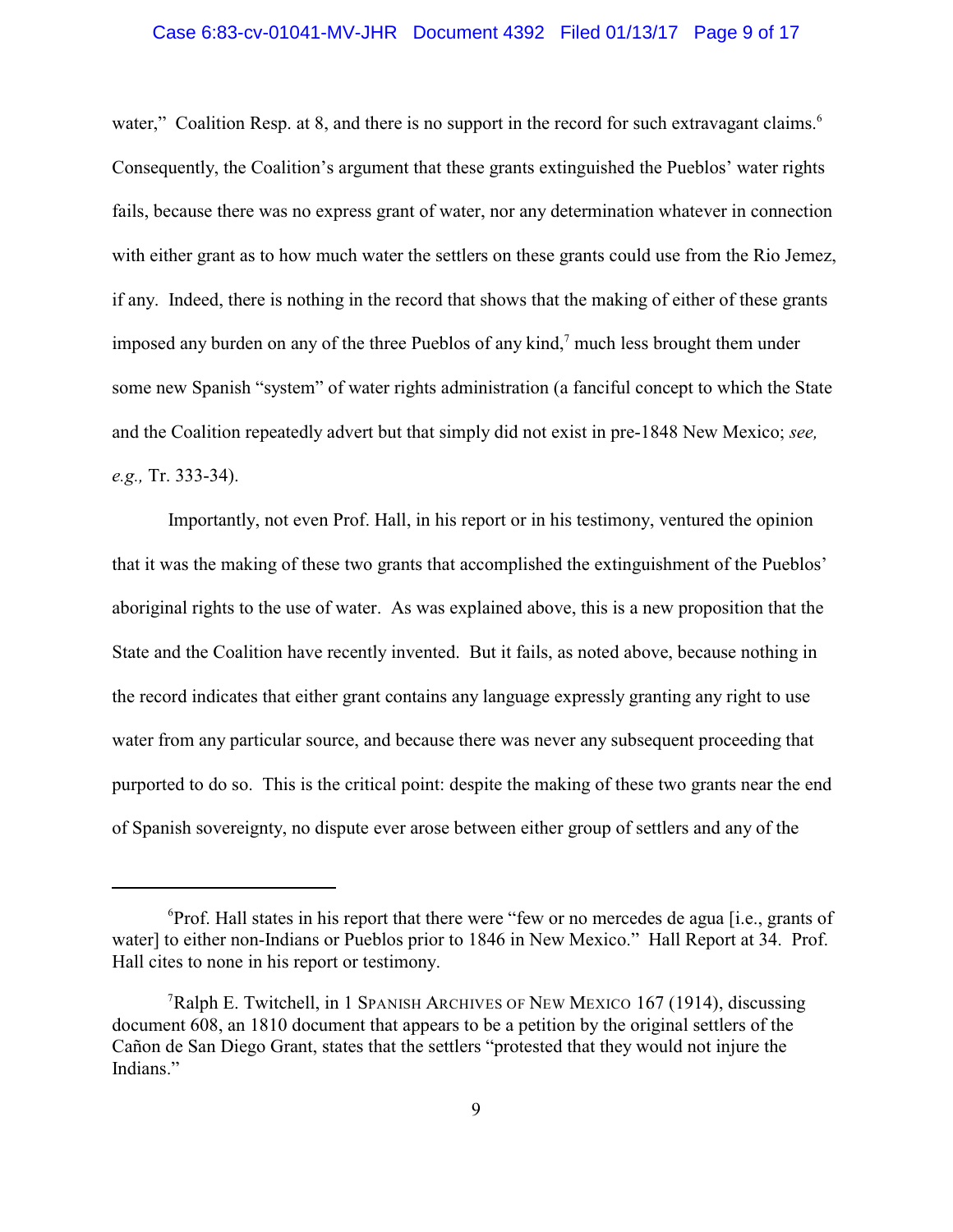#### Case 6:83-cv-01041-MV-JHR Document 4392 Filed 01/13/17 Page 10 of 17

three Pueblos over water. And there is simply no authority for the proposition that just because someone else uses water from a river that is also used by an Indian tribe, the tribe's prior rights suddenly vanish.

Had a dispute ever arisen, moreover, the complaining party could have gone to the Spanish or Mexican governor, and there could have been a repartimiento instituted to determine how water use should be allocated. All agree that that never happened here. *E.g*., Tr. 334-35. But even if it had occurred, there is no basis in the record for the assumption–which the State and the Coalition indulge over and over–that the Pueblos' uses would have been limited to any extent. In fact, the record strongly suggests the contrary.

The State and the Coalition both disregard entirely the important testimony of Prof. Hall in which he acknowledges the work of Dr. William B. Taylor, published in the New Mexico Historical Review, in which Dr. Taylor examined the actual records of 22 repartimientos that took place in Mexico during the period of Spanish rule and that involved disputes between Indian and non-Indian communities. Tr. 310-20. Prof. Hall repeatedly claimed in his report and testimony that in a repartimiento, all users ended up getting some water, and Indians never were given total control over common water sources. *See, e.g.,* Hall Report at 40; Tr. 313. But Prof. Hall cites no documentary evidence to support that claim, and the only record of a formal repartimiento in New Mexico during the entire quarter of a millennium of Spanish and Mexican rule in New Mexico, the 1823 Taos repartimiento, does not support it, as will be shown below. Dr. Taylor's work, moreover, thoroughly refutes Prof. Hall's contentions as to how repartimientos turned out, and it completely undermines the State's and the Coalition's claims in their Responses that the mere making of land grants to non-Indians somehow extinguished the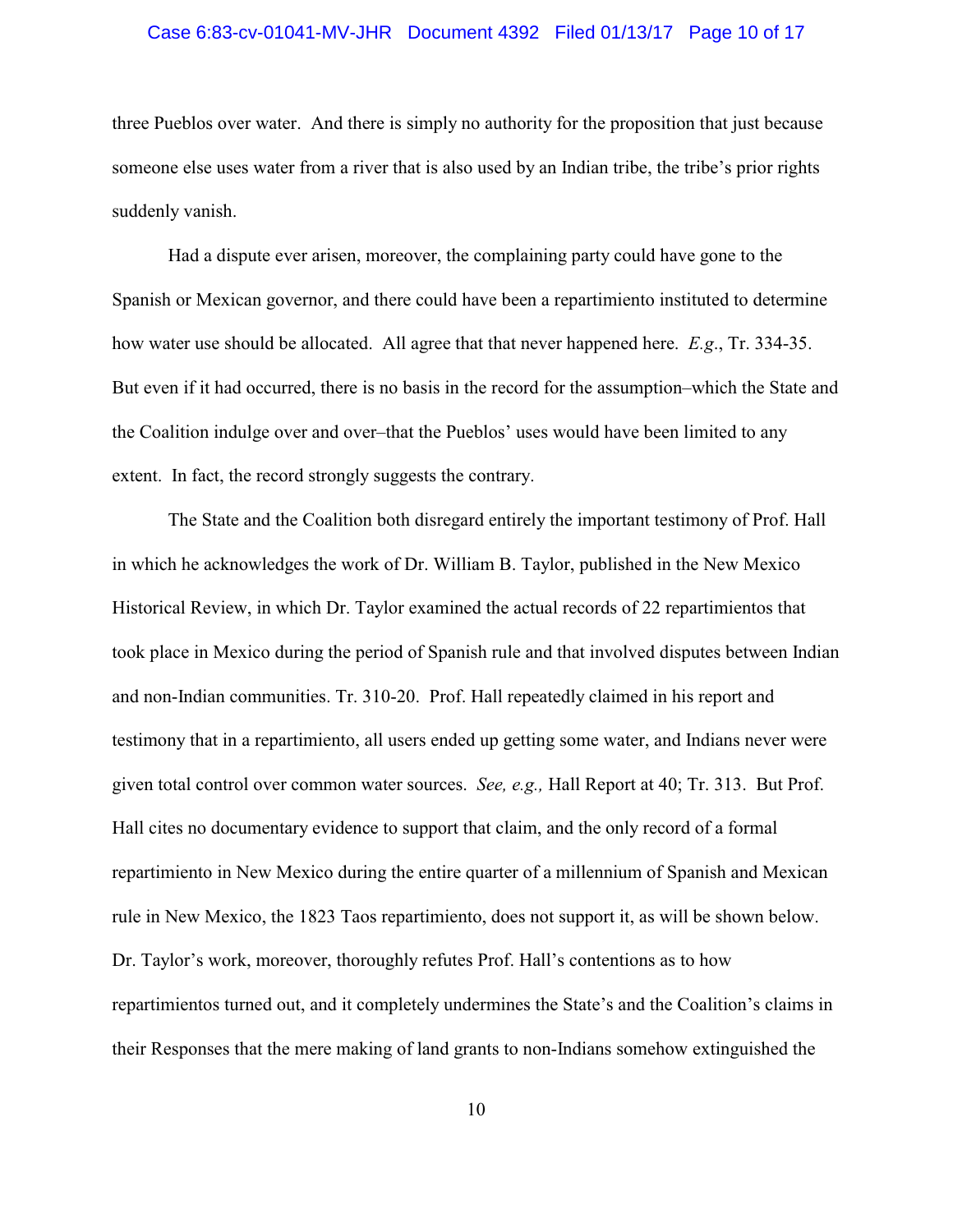Pueblos' water rights.

As Prof. Hall acknowledged, Dr. Taylor found that in several cases that he studied, the Indian community was awarded *all* of the water from the common source, and non-Indian users were cut off entirely. Tr. 313. Moreover, he found that grants to non-Indians were sometimes cancelled or annulled because "'they infringed on the property rights and well-being of local Indian communities." Tr. 314 (Prof. Hall, quoting from Taylor, "Land and Water Rights in the Viceroyalty of New Spain," 50 NEW MEXICO HIST. REV. 189, 196 (No. 3, July, 1975) ("Taylor")).

Prof. Hall also contended that in a repartimiento, water users would be allocated water based on their existing uses, not their future needs. *E.g.*, Tr. 316. But Dr. Taylor found that that was not necessarily true with respect to Indian communities, saying,

None of the repartimientos consulted determined that the Indians had water rights only for the lands that they had actually irrigated before the Conquest. They consistently mention that the Indians should have enough water "to irrigate their lands," or "for the irrigation and benefit of their lands;" somewhat open-ended phrases that allowed for a sliding scale of irrigation of lands that could be irrigated (i.e., irrigable acres) and that they [*sic*] were owned at the time of the repartimiento.

Tr. 316-17 (Prof. Hall, quoting from Taylor at 204).

These results were not unique to central Mexico, moreover. Very similar rulings may be seen in the one formal repartimiento known to have occurred in New Mexico before 1848, and in another water dispute, extensively discussed in the record but oddly not mentioned by either the State or the Coalition in their Responses, the Santa Clara case.

The one repartimiento that is documented in the archives of the Spanish and Mexican periods in New Mexico was the Taos case, the dispute between Taos Pueblo, joined by the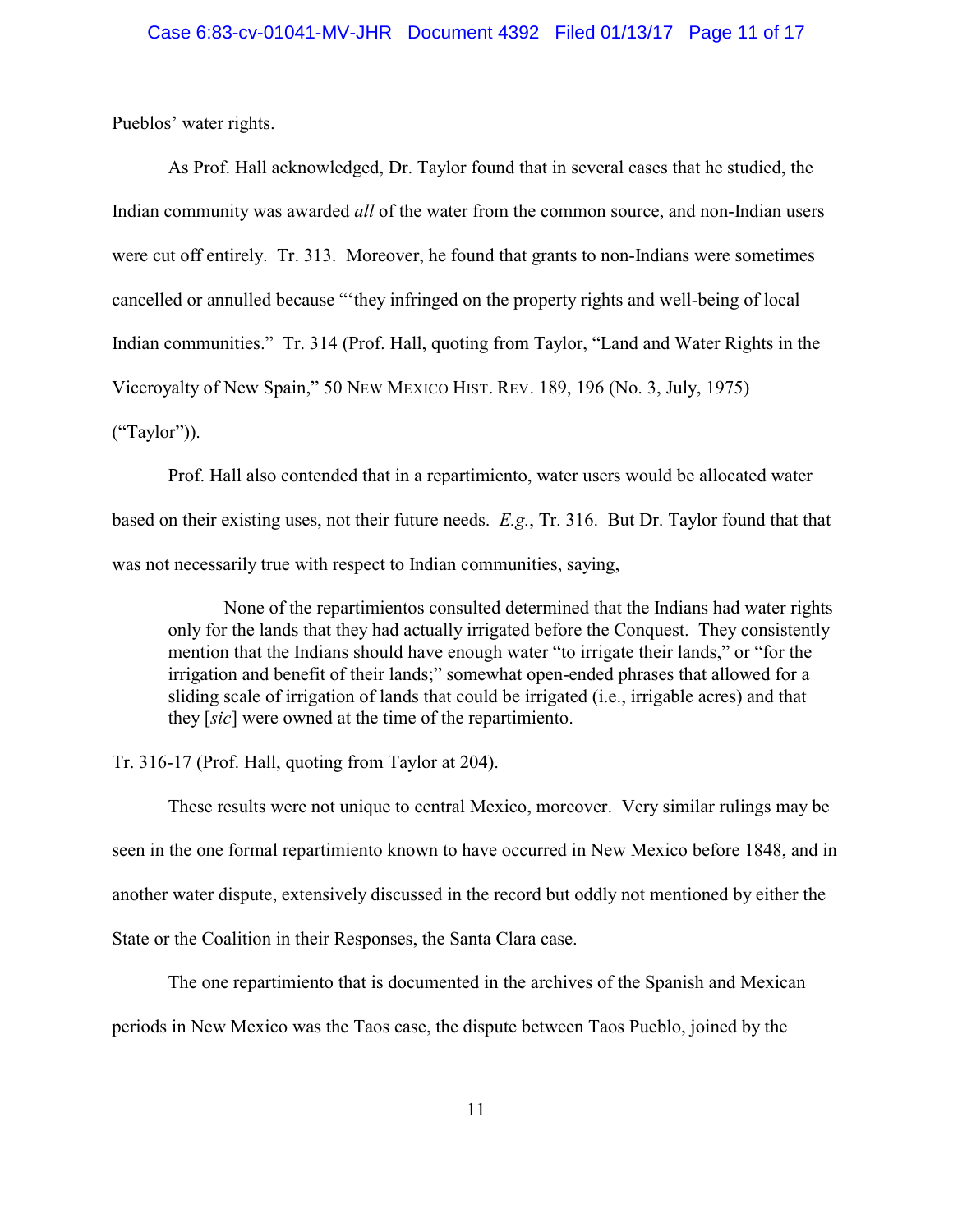### Case 6:83-cv-01041-MV-JHR Document 4392 Filed 01/13/17 Page 12 of 17

Spanish communities of Don Fernando de Taos and Los Estiercoles, against the squatter

community of Arroyo Seco. This case is described in detail in the Pueblos' Objections, Doc.

4384, at 15-17, but a few aspects of its treatment in the record of this case bear closer

examination.

When Prof. Hall gave his description of the case in his direct testimony, Tr. 243-47, he

described the ruling of the *ayuntamiento* (the local governing body that actually conducted the

proceeding) by stating,

What it says is that [the Arroyo Seco settlers] will get un surco de agua de Rio Lucero quando este in abundancia, when it may be in abundance, y quando esta es caso, and when it's not in abundance, se les diera a proporcion.

And what that means is that the water–the Arroyo Seco should be given one surco of water from the Rio Lucero when the water is abundant, and proportionately less when there is a scarcity of water.

This is a–this is an absolute, but reducible, grant to Arroyo Seco. It means that shortages will be shared as between the other claimants of the Rio Lucero, at least the Taos Pueblo, and this.

That's what it means. That's what that language means.

So that–in the language of prior appropriation, as I say, there's no pri- –absolute priority in the Taos Pueblo. They don't have a prior and paramount right to the Rio Lucero.

Tr. 244 (Prof. Hall, quoting from and translating SANM I, No. 1292). But as Dr. Cutter pointed

out when he testified in rebuttal, Prof. Hall "didn't read [the] last portion" of the ayuntamiento's

ruling. Tr. 445. After the word "proporcion," the last word quoted by Prof. Hall, the ruling goes

on to say,

y a juicio de este ayuntamiento, para que no haya falta a los primeros que gozan la antiquidad y primacia que son hijos del citado pueblo.

Tr. 444-45. Dr. Cutter translated that passage as follows: in proportion "as determined by the

ayuntamiento, so that there would be *no lack of water to the first users who enjoy the antiquity*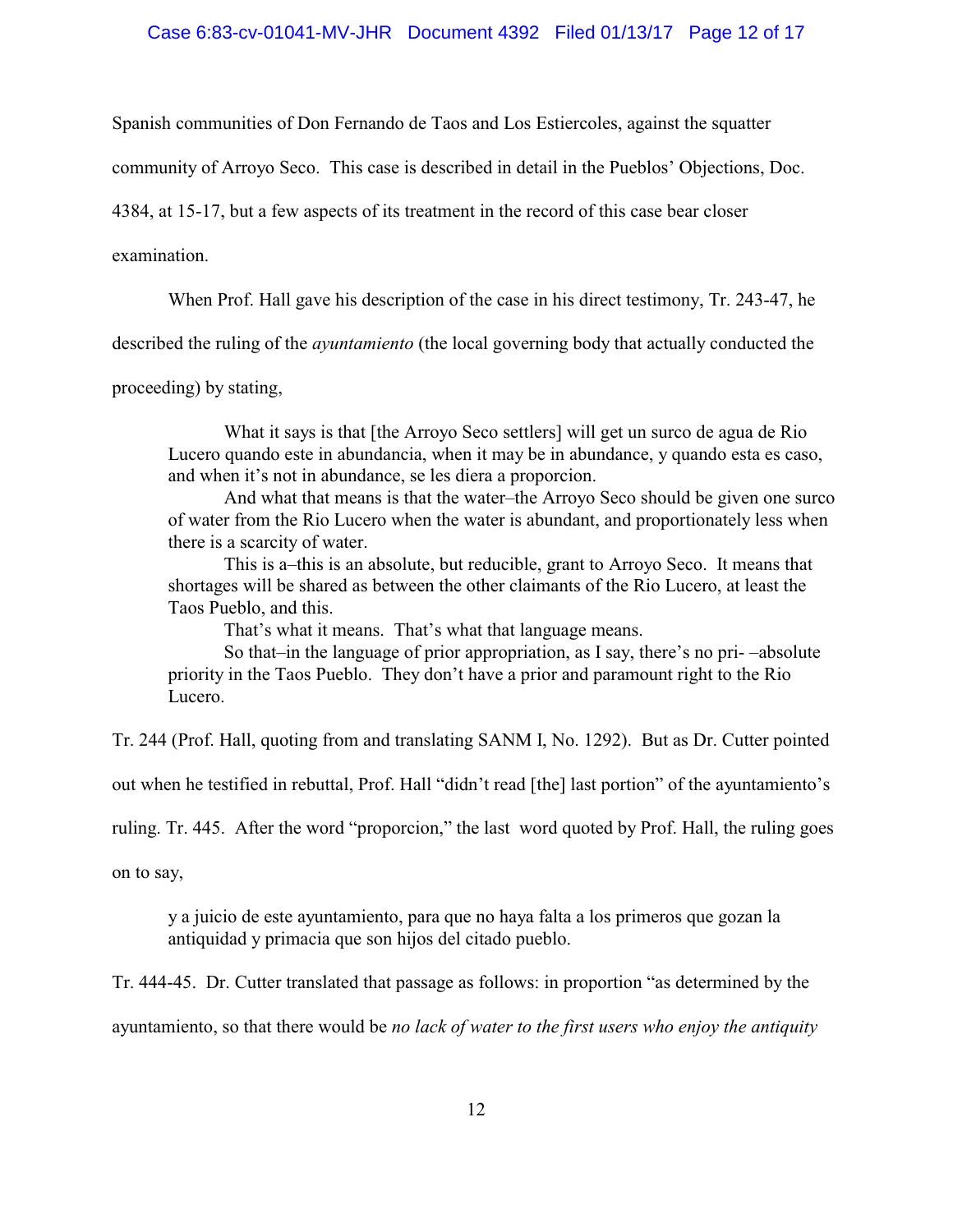### Case 6:83-cv-01041-MV-JHR Document 4392 Filed 01/13/17 Page 13 of 17

*and superiority, or primacia, who are the sons of the above-mentioned pueblo* owned [*sic*]. That would be the Pueblo of Taos." *Id*. at 445 (emphasis added). Contrary to Prof. Hall's contention, and as stated by Dr. Cutter, the document shows that the ayuntamiento clearly recognized the Pueblo's priority–*antiquidad y primacia*-- as to use of the Rio Lucero,<sup>8</sup> and according to Dr. Cutter's interpretation of the entire document (not the redacted version given by Prof. Hall), "it means that [the Pueblo's] flow would not be cut back, and that they would not be forced to share in the shortage. . . . The only one to suffer a cutback would be the Village of Arroyo Seco." *Id*. at 446; *see also id*. at 450-52. The Taos repartimiento, thus, yielded a result that is fully consistent with what Dr. Taylor found in the records of the 22 repartimientos he studied from central Mexico–that Indians did in fact receive a clear preference, based on their longstanding use of the water, and received full protection for their longstanding rights when the water supply was insufficient to meet the needs of other users.<sup>9</sup>

That principle is perhaps even more clearly shown in a case that was extensively discussed in the reports and testimony of the two experts, and that was discussed in some detail in the Pueblos' Objections, at 17-18, but that was not mentioned by either the State or the Coalition in their Responses–the Santa Clara case involving the waters of Santa Clara Creek.

Earlier in the document, the ayuntamiento describes the Pueblo as the "*dueño despotico*, 8 the complete owner of the river." Tr. 310 (testimony of Prof. Hall).

It is important to keep in mind that the Taos proceeding occurred under the *Mexican* <sup>9</sup> administration, when, as both experts testified, Indian people had technically lost any preferential status they might have previously enjoyed on account of their "Indianness." The Coalition attempts to make much of this; but the Taos case demonstrates that notwithstanding the change in the legal status of Indians in New Mexico with the change in sovereignty, the undisputed priority of Pueblo communities in their use of appurtenant waters was considered to be a major factor in a repartimiento, and as in the Taos case, could be determinative.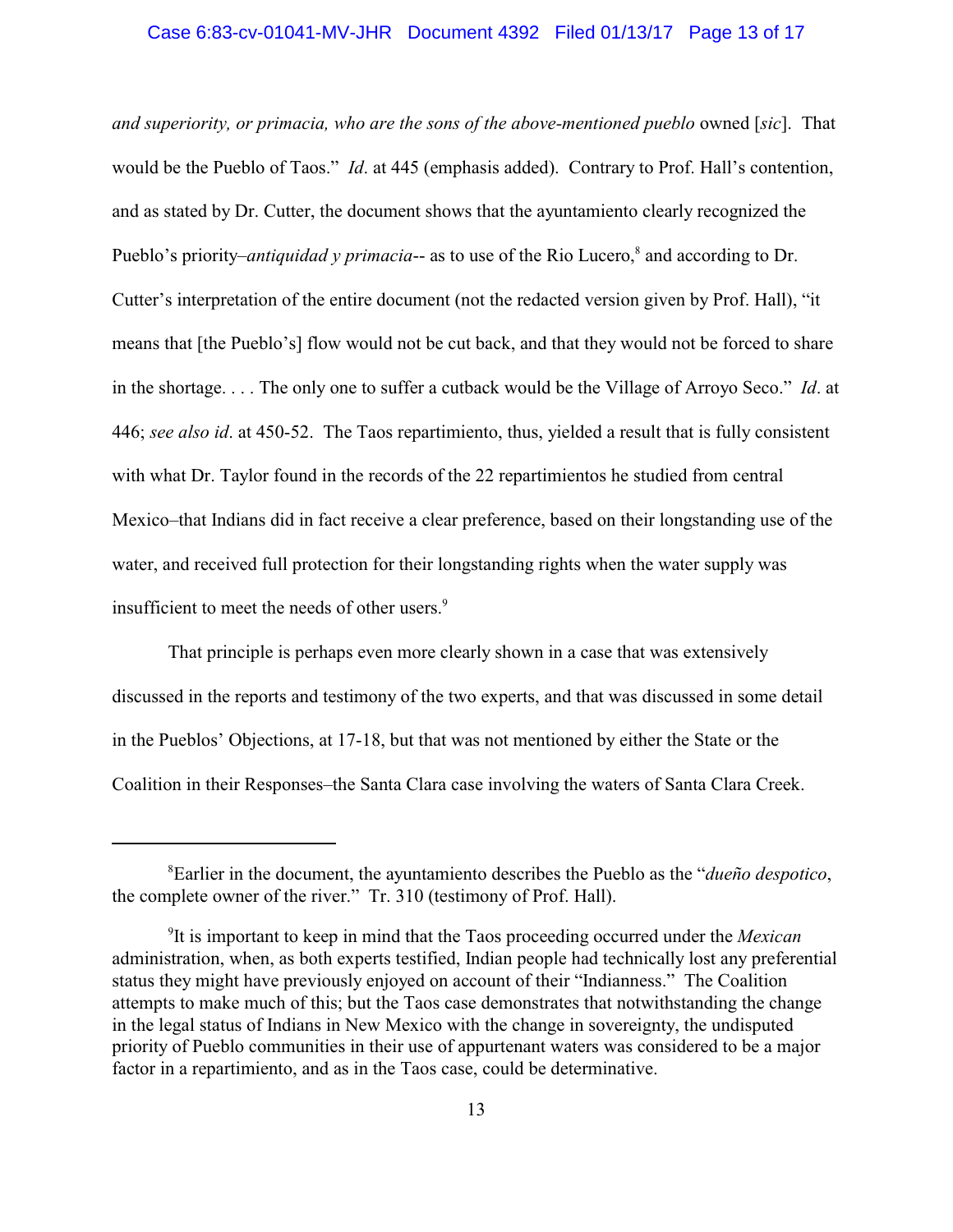#### Case 6:83-cv-01041-MV-JHR Document 4392 Filed 01/13/17 Page 14 of 17

This was not a formal repartimiento, but it was a dispute over public waters, *see* Tr. 326-27; Hall Report at 29, in which the Spanish territorial government was extensively involved, between an Indian community and a family of non-Indian land grantees.<sup>10</sup> It extended over nearly 40 years, but the result was that a 1724 grant to non-Indians for land upstream of the Pueblo in Santa Clara Canyon was annulled in 1763 by Governor Tomas Vélez Cachupin because of the injury the settlers were causing to the Pueblo by their use of the water from Santa Clara Creek. Vélez Cachupin made a new grant to the Pueblo encompassing the entirety of Santa Clara Canyon. The Pueblo, in short, ended up being entitled to *all* of the water of Santa Clara Creek. *See* Tr. 46-47.

What Dr. Taylor's study and the Taos and Santa Clara cases in New Mexico demonstrate is that the mere making of a grant to non-Indians in no way affects or determines the water rights of nearby Indian communities. Only if a dispute arose over water would that issue be addressed, and even then, the overriding Spanish policy of protection of Indian communities from prejudice or injury could result in the non-Indians being sharply limited in their ability to use water, or having their grant cancelled altogether, and the respect for the longstanding uses of Indian communities carried over even into the Mexican period.<sup>11</sup> In this case, however, there is no evidence at all that any dispute ever arose between the settlers on the San Ysidro or Cañon de San Diego Grants and any of the Pueblos over water, so there was never any occasion for the

 $^{10}$ Although the case is discussed in detail in the expert reports and the testimony, the Pueblos would also note that it is described in even more detail in a book recently published by UNM Press, Ebright, Hendricks & Hughes, FOUR SQUARE LEAGUES: PUEBLO INDIAN LANDS IN NEW MEXICO (Albuquerque: UNM Press, 2014), at 155-61.

 $1^{11}$ Prof. Hall acknowledged that in the event of a repartimiento on the Rio Jemez, the two land grant groups "probably would have had a standing as a community . . . though probably not as strong–obviously not [as strong] as the Jemez Pueblo, . . . by virtue of its antiquity and its long continuing standing as a community."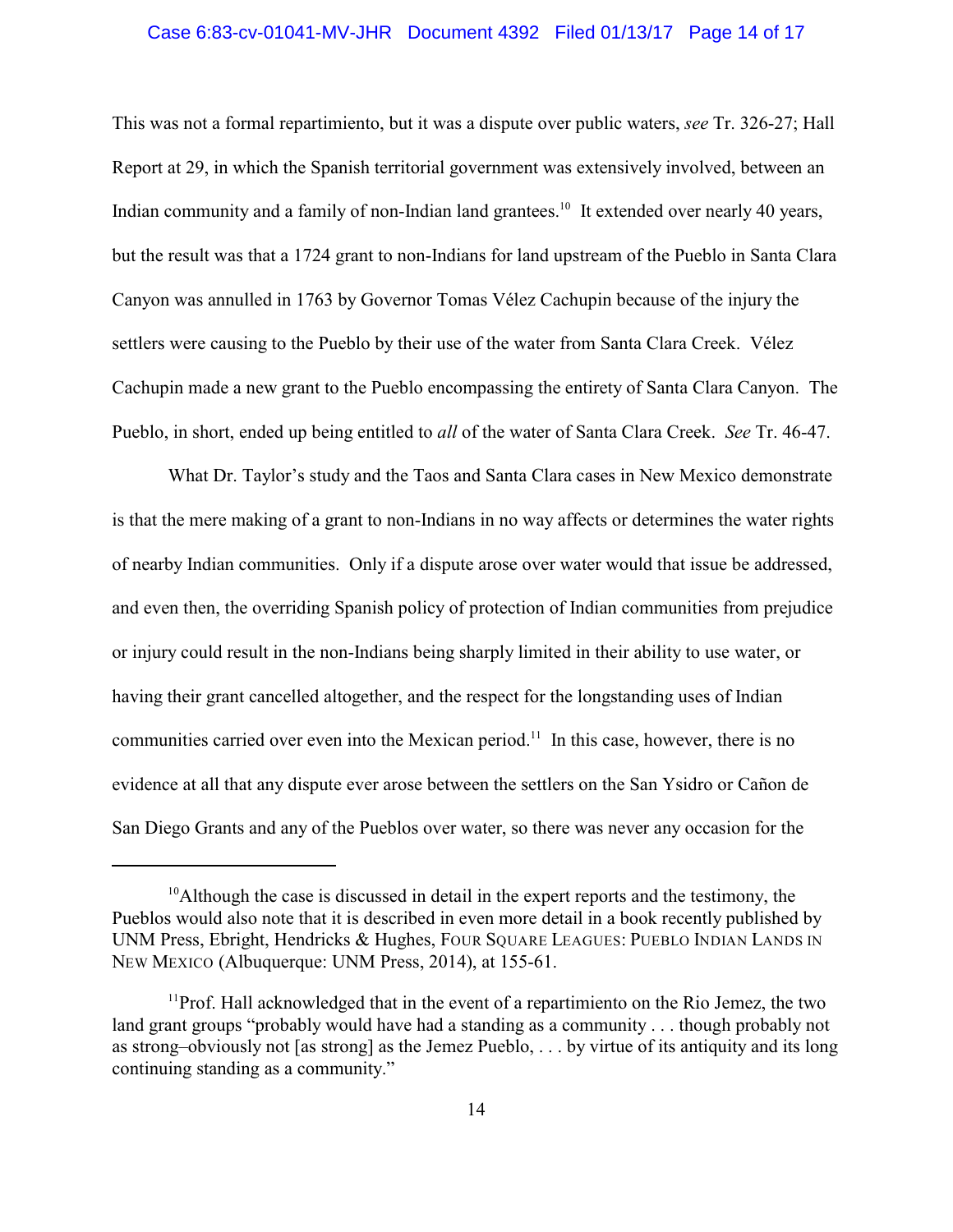Spanish or Mexican governments to intervene and act with respect to the water rights of any of them. Absent any such action, the rights of the Pueblos remained absolutely unaffected.<sup>12</sup> In short, the new claim of the State and the Coalition that the making of those two grants amounted to actions that extinguished the Pueblos' aboriginal rights to the use of the Rio Jemez is simply unsupportable, and cannot be a basis for upholding the Recommended Decision.

## **CONCLUSION**

The Recommended Decision's theory, that the mere imposition of Spanish power over New Mexico, wholly apart from any exercise of that power adverse to the Pueblos, effectuated the extinguishment of the Pueblos' aboriginal rights to the use of water, has no support in the case law or the record of this proceeding, or, now, from any of the parties. The original claim of the State and the Coalition, Prof. Hall's contention that the possibility of the imposition of a repartimiento on the Rio Jemez, though none ever occurred, extinguished the Pueblos' rights, has been abandoned by its proponents. The latest argument, that the making of two community land grants in the Rio Jemez Basin extinguished the Pueblo's rights, lacks any legal or factual basis,

 $12$ The State and the Coalition argue that the adjudication in this proceeding of water rights to non-Indian persons residing within the San Ysidro and Cañon de San Diego Grants, with pre-1848 priorities, somehow supports their claims that the making of those grants extinguished the Pueblos' aboriginal water rights. State Resp. at 10-11; Coalition Resp. at 7-8. These arguments make no sense. A ruling by an American court, more than a century and a half after the Treaty of Guadalupe Hidalgo, applying state law of prior appropriation to the claims of non-Indian water users, has no bearing whatever on the question of how Spanish or Mexican authorities might have decided a dispute over water use between the predecessors of those users and the three Pueblos. It is moreover abundantly clear that even under American law, those non-Indian rights are completely subordinate to the rights of the Pueblos, both under prior appropriation principles (were they applicable) and, more importantly, under principles of federal law, especially Section 9 of the Pueblo Compensation Act, Act of May 31, 1933, 48 Stat. 108, 111. *See* Tr. 413-14 (testimony of Prof. Hall; under Section 9, "the pueblo rights would be *prior and paramount to any non-Indian right*, not just those rights that were confirmed inside the pueblo grant at that time") (emphasis added).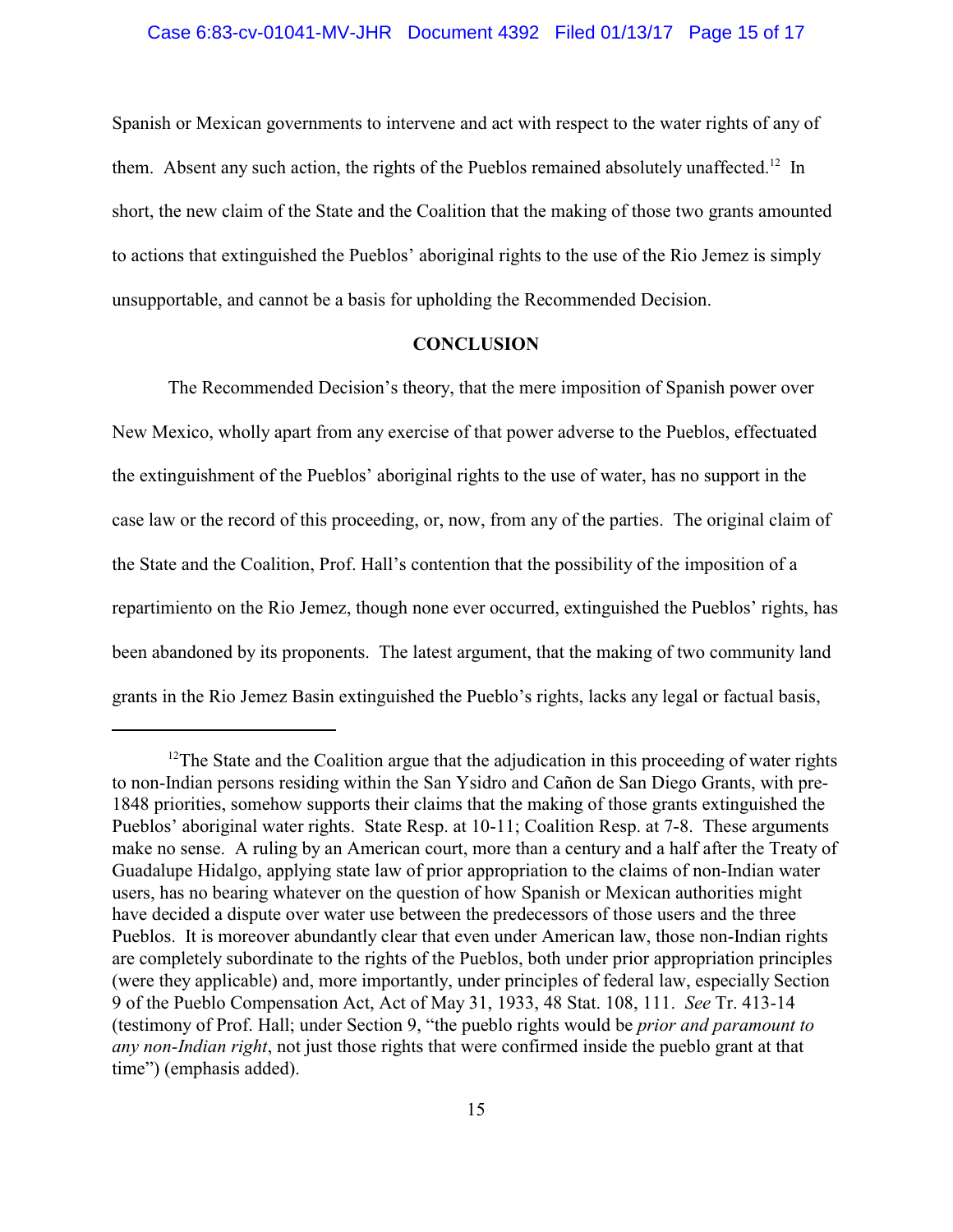and is refuted by the record.

In short, there is no basis on which the Court could conclude that the Pueblo's aboriginal water rights were extinguished during the Spanish or Mexican periods in New Mexico. The Court should reject Magistrate Judge Lynch's recommended finding that those rights were extinguished, and find instead that those rights were fully intact when the Treaty of Guadalupe Hidalgo became effective in 1848 and were protected by the Treaty, and were expressly protected by section 7 of the Act of February 27, 1851, 9 Stat. 574, 587.

Respectfully submitted, this  $13<sup>th</sup>$  day of January, 2017,

*s/Richard W. Hughes* Rothstein, Donatelli, Hughes, Dahlstrom, Schoenburg & Bienvenu, LLP Post Office Box 8180 Santa Fe, New Mexico 87504-8180 505/988-8004 505/982-0307 (fax) *Attorneys for Intervenor Pueblo of Santa Ana*

*s/David R. Yepa* VanAmberg, Rogers, Yepa, Abeita & Gomez, LLP 1201 Lomas Blvd., N.W., Suite C Albuquerque, New Mexico 87102 505/242-7352 505/242-2283 (fax) *Attorneys for Intervenor Pueblo of Jemez*

*s/Robert F. Medina* Robert F. Medina, Esq. Tribal Attorney Pueblo of Zia 135 Capitol Square Drive Zia Pueblo, New Mexico 87053 505/867-3304 505/867-3308 (fax) *Attorney for Intervenor Pueblo of Zia*